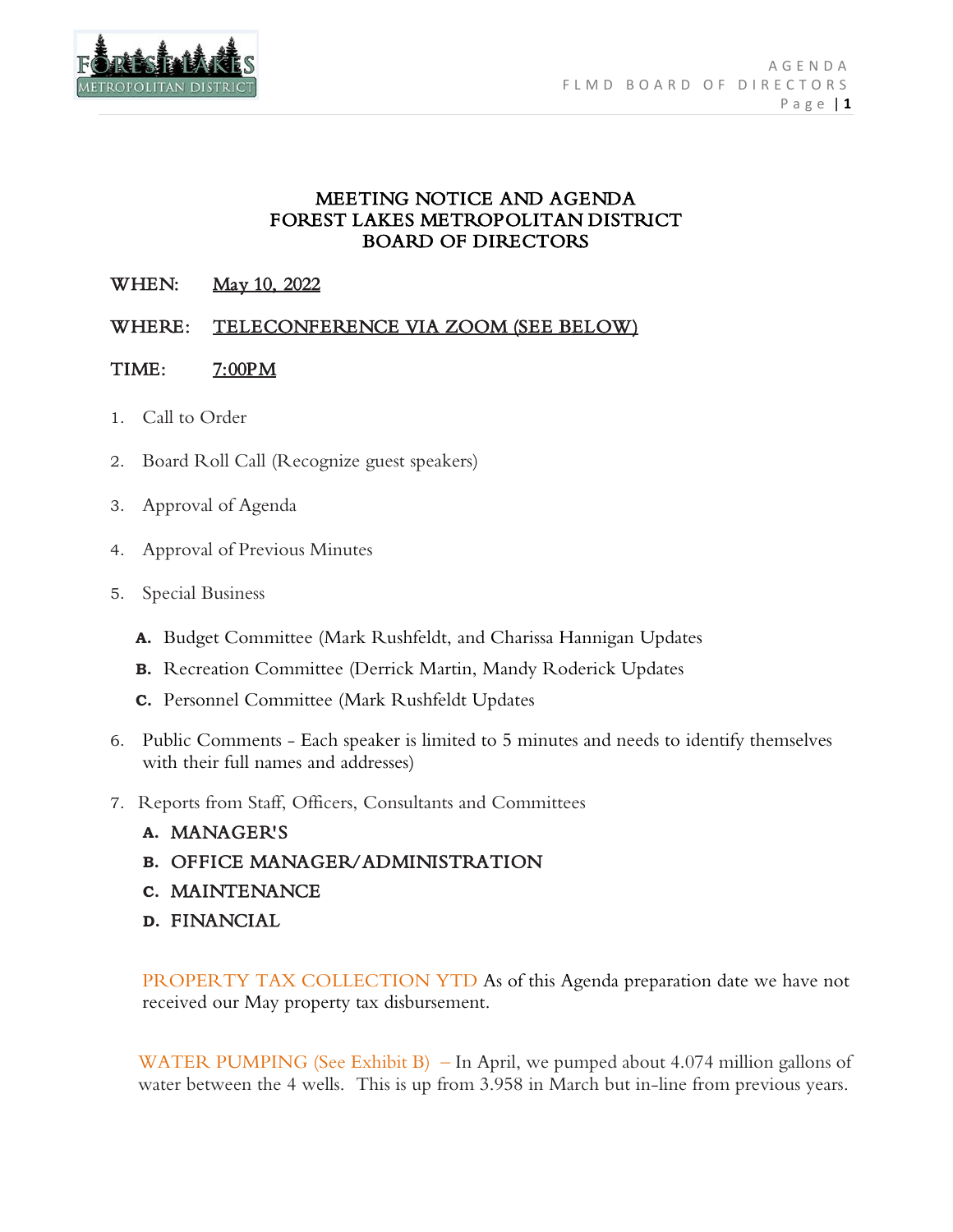### 2022 BUDGET INCOME/EXPENSE REPORT January 1, 2022 – May 6, 2022

General Fund - Revenues \$ 343,733, Expenses \$ 390,257 -Net \$ -46,524 Water Fund - Revenues \$ 261,791, Expenses \$ 288,611 – Net \$ -26,820 Sewer Fund - Revenues at \$211,274 , Expenses \$ 219,471 - \$ -8,197 OVERALL - Revenues \$816,799 , Expenses \$ 899,680 Net Income/Expense \$-81,541 Cash in the Bank \$1,262,443

- 8. Unfinished Business
	- A. In-Person Board Meetings update
	- B. Sign for new District office Update
	- C. Verizon Cell Tower Update
	- D. Frisbee Golf in Common Area Discuss and provide direction to staff

#### 9. New Business

- A. Introduction of new Board Members
- B. Selection of President for the Forest Lakes Metropolitan District.
- C. Selection of Vice President for the Forest Lakes Metropolitan District.
- D. Selection of Treasurer for Forest the Forest Lakes Metropolitan District.
- E. Selection of Budget Committee Members.
- F. Selection of Recreation Committee Member.
- G. Selection of Personnel Committee Members.
- H. Contract for attorney services with Paul Kosnik Staff Report
- 10. Resolutions
- 11. Approval of Disbursements Move to approve the bills subject to review at time of signing
- 12. Adjournment